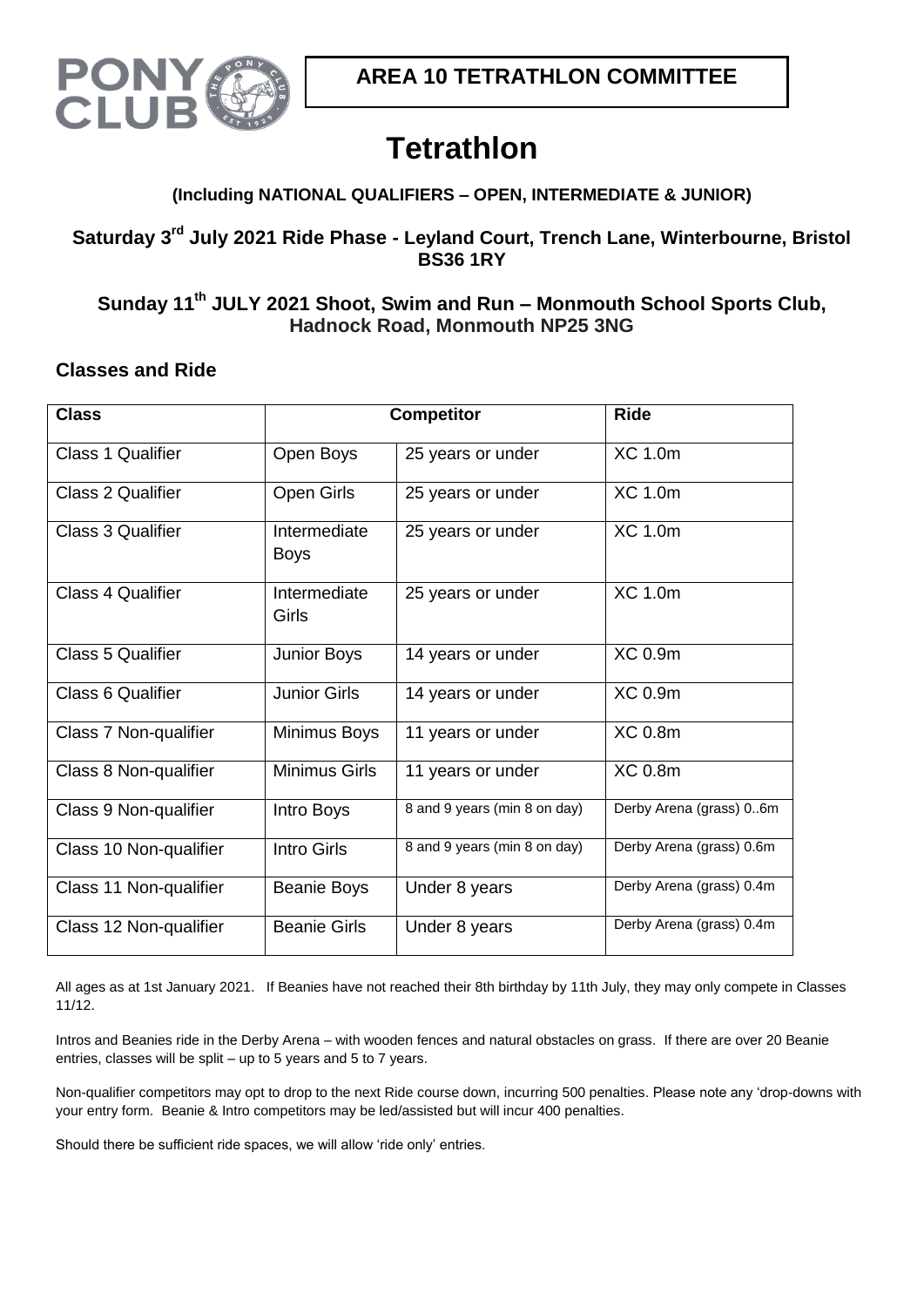#### **ENTRIES CLOSE SATURDAY 26 JUNE – Completed entries, forms and payment required. No late entries will be accepted.**

#### **Tetrathlon Championships 2021**

To plan for the eventuality of still working within COVID-19 guidelines, the Championships have been planned differently for 2021. They will be held at **Offchurch Bury, near Leamington Spa**, a central location. The event will be held over a slightly extended period to minimise the total numbers on site each day. Offchurch Bury is a beautiful parkland setting with an undulating cross-country course.

Dates - Friday 13th to Sunday 15th August.

#### **Entries**

**Email entries only:** Mrs Deb Hill, Penny Ridge, Trerhyngyll, Cowbridge, Vale of Glam. CF71 7TN Tel: 01446772386 Mob: 07889864350 Email : debhilly59@gmail.com

#### **Entry Fees**

| Classes 1-6           | £45 (£25 Ride only) |
|-----------------------|---------------------|
| Classes 7-8 (Minis)   | £40 (£20 Ride only) |
| Classes 9-10 (Intros) | £35 (£15 Ride only) |
| Class 11-12 (Beanies) | £35 (£15 Ride only) |
| Foot phases only      | £15                 |

#### **Payment**

**Payment by bank transfer only. Please identify your bank payment by using your branch name.**

**Bank Details Lloyds Bank, Area 10 Tetrathlon Sort Code 30-92-07 Account Number 01411447**

**Please email entry forms to Deb Hill and confirm that payment has been transferred by your bank. Please also email the Leyland Court Equine Health Compliance to Deb. Any queries, please ring mobile: 07889 864350 or home on 01446772386**

**Times:** Times will be posted on the Area 10 website and emailed directly to Team Managers.

#### **Foot phases**

| <b>Class</b>           | <b>Shoot</b>                          | Run              | <b>Swim</b>              |
|------------------------|---------------------------------------|------------------|--------------------------|
| <b>Beanies</b>         | Beanbag throw                         | 500 <sub>m</sub> | $\overline{\phantom{0}}$ |
| Intro                  | Static target, shoot two hands, 7m    | 1000m            | 2 mins                   |
| <b>Minis</b>           | Turning targets, shoot two hands, 7m  | 1000m            | 2 mins                   |
| Junior Boys (Q)        | Turning targets, shoot one hand, 7 m  | 1500             | 3 mins                   |
| Girls (Q)              |                                       |                  |                          |
| Intermediate Boys (Q)  | Turning targets, shoot one hand, 10 m | 2000             | 3 mins                   |
| Intermediate Girls (Q) | Turning targets, shoot one hand, 10 m | 1500             | 3 mins                   |
| Senior Boys (Q)        | Turning targets, shoot one hand, 10 m | 3000             | 4 mins                   |
| Senior Girls (Q)       | Turning targets, shoot one hand, 10 m | 1500             | 3 mins                   |

#### **Conditions of entry**

- To be run in accordance with 2020 Pony Club Tetrathlon Rules. Minimus rules and scoring apply to Beanie, Intro and Minimus classes. The decisions of the judges are final throughout.
- For insurance purposes, all competitors must be paid-up members of their Pony Club branch for 2021.
- Owing to Covid regulations an updated process for objections will be issued in the competitor notes prior to the event. Queries and objections can only be handled by the Query Steward and Team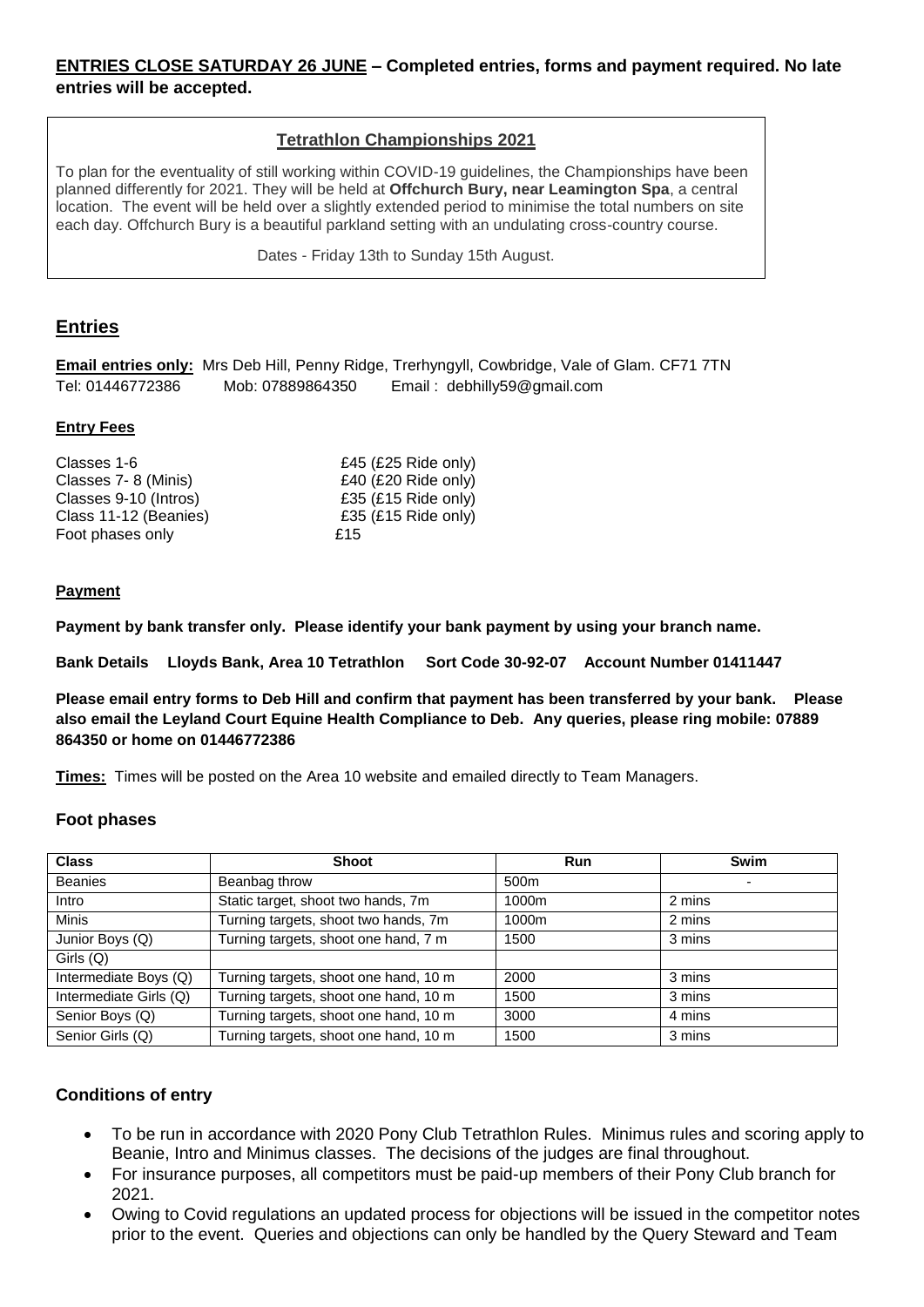Manager/Branch Representative nominated by the Branch DC. Please see Tetrathlon Rule Book 2020.

#### Substitutions, cancellation and postponement

 Substitutions in Qualifying classes must follow the Tetrathlon Rule Book. In the event of cancellation, entry fees will be returned less 10%. In the event of postponement, fees will be kept and rolled forward.

#### **Withdrawals**

 Before closing date 100% refund. After closing date and before times issued: refund less £10 IF space can be filled. After times issued, regret NO REFUND.

#### Ride

- **All competitors must provide their own printed number bib paper. Your number will be issued prior to the event.**
- The competition will be run in accordance with the Pony Club rules for Tetrathlon 2020, except that in the riding phase **Mini, Intro & Beanie competitors who have 3 refusals may miss out the fence and continue on the course provided the Fence judges consider them safe to do so. They must make no more than two attempts at any subsequent fence. They must give way for faster competitors.**
- Minis & Intros may jump down a course if they wish but will incur 500 penalties. Anyone wishing to jump down a course must notify the organiser before 9am on Saturday.
- Beanie & Intro competitors may be led/assisted but will incur 400 penalties. A valid passport and vaccination record must accompany the horse/pony to this event and must be available for inspection if required by event officials. Vaccinations must be in accordance with the Pony Club Tetrathlon Rule Book 2021.
- Riding hats **must be tagged** with a current Pony Club, BE or BRC tag and comply with the standards stated in the Pony Club Tetrathlon Rule Book 2020. No fixed peaks.
- Body Protectors must be worn for XC and must adhere to 2020 rules (BETA 2009 Level 3 standard purple tag) as stated in the Pony Club Tetrathlon Rule Book 2020. Air Jackets may only be used in addition to a body protector meeting the standard specified above.
- Spurs cards are no longer required but misuse of spurs will be reported to your DC.
- Beanies only may wear Grass Reins which, if worn, must comply with Tetrathlon Rules 2020.
- Excessive use of the whip, spurs or voice, or rudeness or failure to obey a direction given by a judge, steward or official, will result in elimination or ejection from the showground.
- Covid compliance will be managed in a variety of ways including; social distancing, staggered entry times etc. Competitor notes will provide exact details for Covid compliance at the time of the event.
- Any breach of safety rules may result in disqualification.

#### Shoot

- Guns must be kept in their cases until the Steward gives the order to unbox them. They must be boxed again before the competitor leaves the firing point.
- At all other times they must be kept boxed and locked in a secure place (i.e., in a vehicle, out of sight).
- Please ensure competitors are aware that footwear must not cover the ankle (i.e., no boots, ankle boots or hi-top trainers etc.).
- Guns may only be carried by those over 18 years or under the supervision of a person over 21 years.
- Protective or prescription glasses are recommended at all levels and are mandatory for shooting at 7 metres. Any type of sound producing or communication system is prohibited. Sound reducing devices (ear defenders or ear plugs), visors, caps, eye patches, corrective lenses or filter may be worn.
- No person under the age of 8 (on the day of competition) may shoot at a Pony Club event, including postal pistol competitions.
- Long trousers are recommended.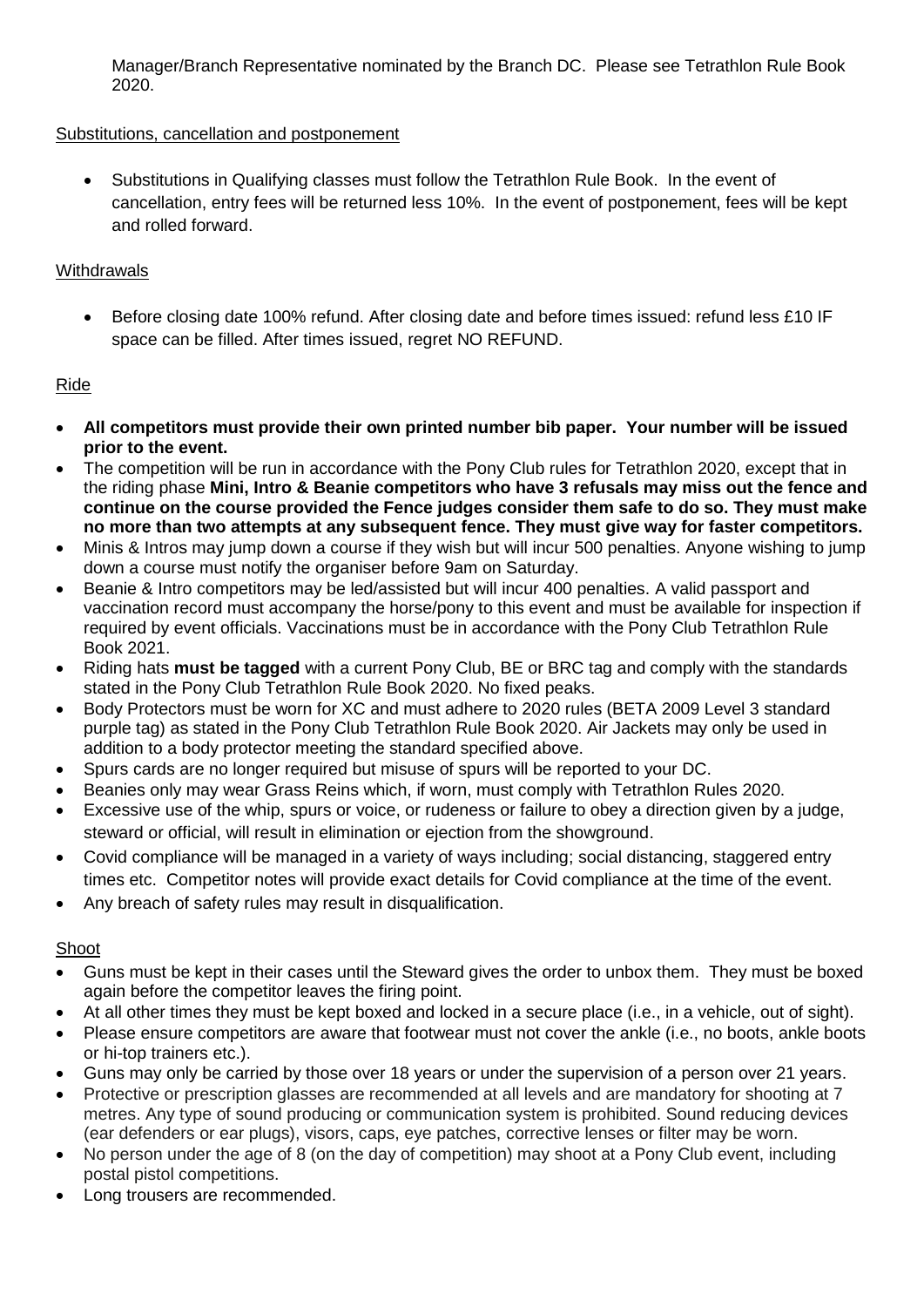- Covid compliance will be managed in a variety of ways including; social distancing, rules for sharing equipment, PPE, people allowed in a shoot detail, staggered entry times etc. Competitor notes will provide exact details for Covid compliance at the time of the event.
- Any breach of safety rules may result in disqualification.

#### Swimming

- Attention is drawn to the ASA advice contained in the Tetrathlon Rule Book.
- Only Seniors, Intermediates and Juniors will be permitted to start from the blocks. Please could team managers ensure all competitors are strong enough swimmers to complete at least one length of the pool (25m) confidently and give realistic swim distances, stated in metres, on the entry form.
- Covid compliance will be managed in a variety of ways including; social distancing, arrival of competitors 'beach ready', PPE, people allowed poolside, staggered entry times etc. Competitor notes will provide exact details for Covid compliance at the time of the event.
- Any breach of safety rules may result in disqualification.

#### Running

- The run will be either mass-start or a time trial. This will be confirmed in the competitor notes.
- Prior to the event, start times will be provided to allow competitors to have an effective warm-up.
- Covid compliance will be managed in a variety of ways including; social distancing, PPE, people allowed at the run venue, etc. Competitor notes will provide exact details for Covid compliance at the time of the event.
- Any breach of safety rules may result in disqualification.

#### Health and Safety

The organisers have taken reasonable precautions to ensure the health and safety of everyone present. These include additional guidelines for ensuring that the event is Covid-compliant. For these measures to be effective, everyone must take all reasonable precautions to avoid and prevent accidents occurring and must obey the instructions of all officials and stewards.

Covid guidelines for Leyland Court and Monmouth School Sports Club will be provided with your start times.

#### **No dogs allowed.**

#### Liability

Participants attend at their own risk. Neither the organisers, landowners or The Pony Club accept any liability for any loss, damage, accident, illness or injury to horses, other animals, competitors, spectators or any person or property whatsoever. Application for entry to this event constitutes acceptance of these conditions. Please remember we can only run this event by depending on the kindness of volunteers, so please treat them with respect and courtesy.

#### PC HQ Reminder

Photographic Rights - competitors and their guardians give permission for any photographic and/or film or TV footage taken of persons or horses/ponies taking part in Pony Club events to be used and published in any media whatsoever for editorial purposes, press information or advertising by or on behalf of The Pony Club and/or official sponsors of The Pony Club.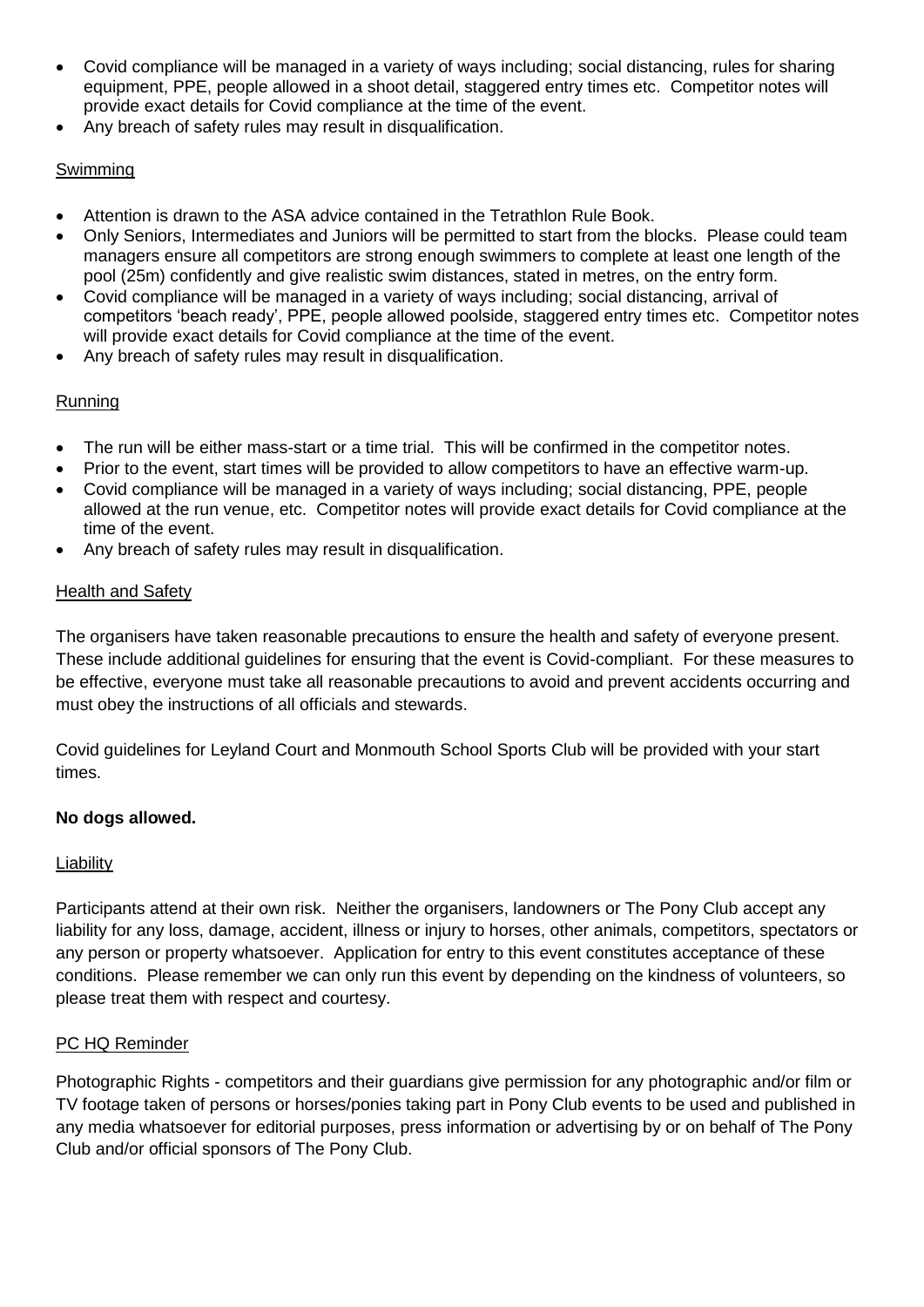#### **Entry Form – Area 10 Tetrathlon**

Team Trainers or Club Officials entering competitors should be satisfied that all the competitors being entered for this competition have received adequate instruction in all four phases. (Running, Shooting, Swimming (see also diving from blocks) and Riding). Entering their names to compete will be considered an acknowledgment that Trainers/Officials are satisfied that the competitor is suitably trained, competent to undertake each phase for which they are entered and grants photographic rights.

**Branch**: ................................................................................................... **Area:** ...................

| <b>CLASS</b> | <b>NAME</b> | Competitor PC<br>membership<br>number and<br>mobile number | Team<br>name/<br>position<br>e.g., 1, 2,<br>3 or 4 | AGE on<br>01/01/20<br>21 | <b>GUN SHARE</b><br>Name | <b>GUN</b><br>LEFT-<br>HAND | <b>SWIM</b><br><b>DISTANCE</b><br>(metres) | <b>OUTSIDE</b><br>LANE<br>REQ? | NAME OF HORSE | Horse<br>share $-$<br>rider name | <b>FEE</b> |
|--------------|-------------|------------------------------------------------------------|----------------------------------------------------|--------------------------|--------------------------|-----------------------------|--------------------------------------------|--------------------------------|---------------|----------------------------------|------------|
|              |             |                                                            |                                                    |                          |                          |                             |                                            |                                |               |                                  |            |
|              |             |                                                            |                                                    |                          |                          |                             |                                            |                                |               |                                  |            |
|              |             |                                                            |                                                    |                          |                          |                             |                                            |                                |               |                                  |            |
|              |             |                                                            |                                                    |                          |                          |                             |                                            |                                |               |                                  |            |
|              |             |                                                            |                                                    |                          |                          |                             |                                            |                                |               |                                  |            |
|              |             |                                                            |                                                    |                          |                          |                             |                                            |                                |               |                                  |            |
|              |             |                                                            |                                                    |                          |                          |                             |                                            |                                |               |                                  |            |
|              |             |                                                            |                                                    |                          |                          |                             |                                            |                                |               |                                  |            |
|              |             |                                                            |                                                    |                          |                          |                             |                                            |                                |               |                                  |            |
|              |             |                                                            |                                                    |                          |                          |                             |                                            |                                |               |                                  |            |
|              |             |                                                            |                                                    |                          |                          |                             |                                            |                                |               |                                  |            |
|              |             |                                                            |                                                    |                          |                          |                             |                                            |                                |               |                                  |            |

*Continue entries on a separate sheet if necessary.* 

**Entries to:** Mrs Deb Hill, Penny Ridge, Trerhyngyll, Cowbridge, Vale of Glam. CF71 7TN Tel: 01446772386 Mob: 07889864350 E: debhilly59@gmail.com

**Payment by bank transfer only. Please identify your bank payment by using your branch name.**

**Bank Details Lloyds Bank, Area 10 Tetrathlon Sort Code 30-92-07 Account Number 01411447**

Team Manager or Branch Rep (nominated by DC): ...........................................................Team Manager/DC's signature: .........................................................

Tel: ......................................................... Email (print clearly): .........................................................